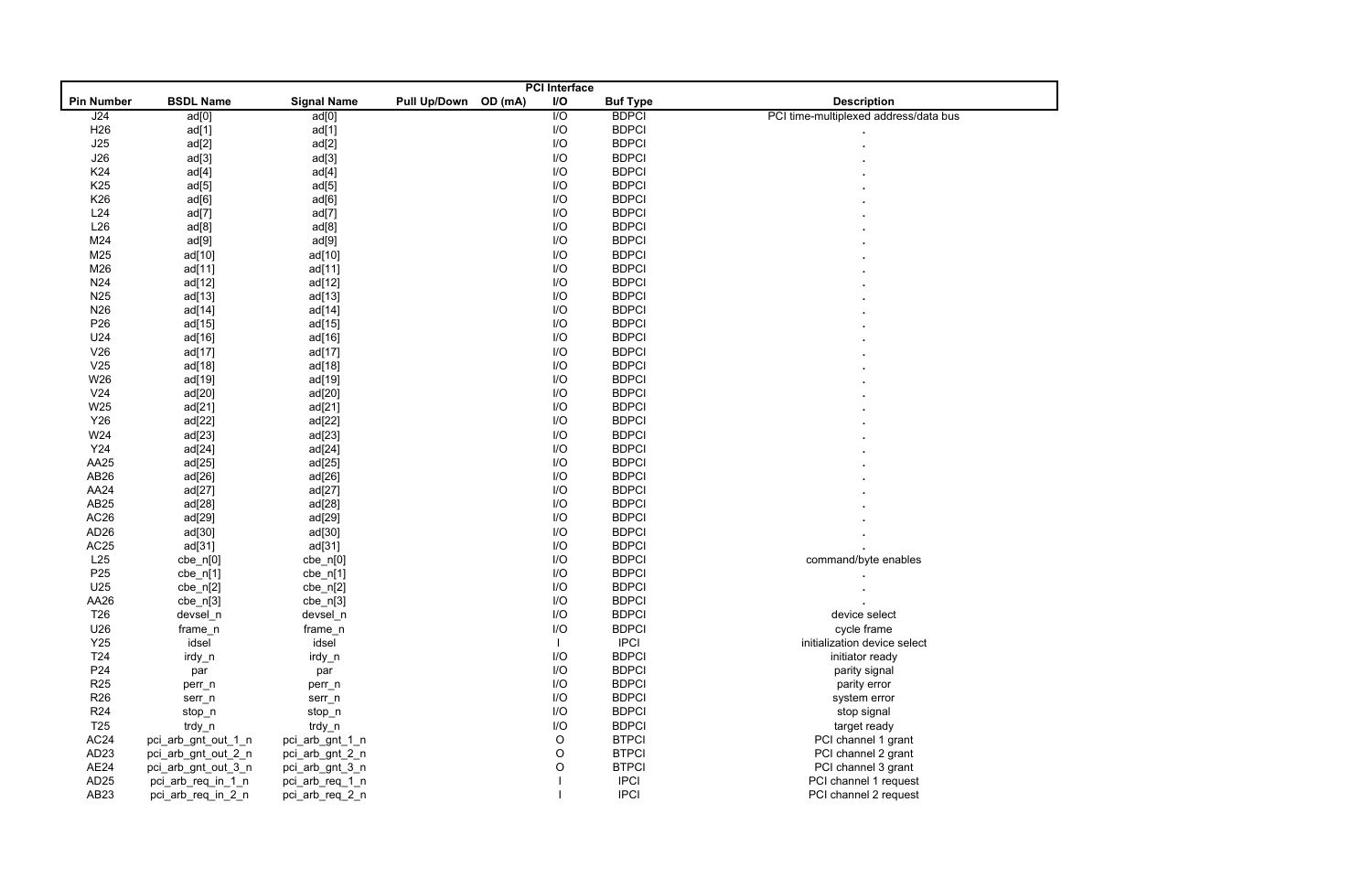| AC22              | pci_arb_req_in_3_n   | pci_arb_req_3_n        |           |                |                           | <b>IPCI</b>     | PCI channel 3 request                                             |
|-------------------|----------------------|------------------------|-----------|----------------|---------------------------|-----------------|-------------------------------------------------------------------|
| AF <sub>23</sub>  | pci_central_rsc_in_n | pci_central_resource_n | pull down |                |                           | <b>IBUFDIF</b>  | PCI internal central resource enable                              |
| AF25              | pci_int_a_inout_n    | pci_int_a_n            |           |                | I/O                       | <b>BDPCI</b>    | PCI interrupt request a, output if external central resource used |
| AF24              | pci_int_b_inout_n    | pci_int_b_n            |           |                | I/O                       | <b>BDPCI</b>    | PCI interrupt request b, CCLKRUN# for Cardbus applications        |
| AE23              | pci_int_c_in_n       | pci_int_c_n            |           |                |                           | <b>IPCI</b>     | PCI interrupt request c                                           |
| AD <sub>22</sub>  | pci_int_d_in_n       | pci_int_d_n            |           |                |                           | <b>IPCI</b>     | PCI interrupt request d                                           |
| AE26              | pci_reset_inout_n    | pci_reset_n            |           |                | I/O                       | <b>BDPCI</b>    | PCI reset, output if internal central resource enabled            |
| AB <sub>24</sub>  | pciclk               | pci_clk_in             | pull up   |                |                           | <b>IPCIU</b>    | PCI clock in                                                      |
| AA23              | pciclk out           | pci_clk_out            |           |                | $\circ$                   | <b>BTPCI</b>    | PCI clock out                                                     |
|                   |                      |                        |           |                | <b>Multifunction GPIO</b> |                 |                                                                   |
| <b>Pin Number</b> | <b>BSDL Name</b>     | <b>Signal Name</b>     |           | OD (mA)        | I/O                       | <b>Buf Type</b> | <b>Descriptions (four options)</b>                                |
| <b>AF19</b>       | gpio[0]              | gpio <sup>[0]</sup>    | pull up   | 2              | $\overline{1/O}$          | <b>BD2CUIF</b>  | Ser port A TxData / DMA ch 0 done / Timer 1 / GPIO 0              |
| <b>AE18</b>       | gpio[1]              | gpio[1]                | pull up   | $\overline{2}$ | I/O                       | <b>BD2CUIF</b>  | Ser port A RxData / DMA ch 0 req / Ext IRQ 0 / GPIO 1             |
| <b>AF18</b>       | gpio[2]              | gpio[2]                | pull up   | $\overline{2}$ | I/O                       | <b>BD2CUIF</b>  | Ser port A RTS / Timer 0 / DMA ch 1 ack / GPIO 2                  |
| AD <sub>17</sub>  | gpio[3]              | gpio[3]                | pull up   | $\overline{2}$ | I/O                       | <b>BD2CUIF</b>  | Ser port A CTS / 1284 periph ack / DMA ch 0 req / GPIO 3          |
| <b>AE17</b>       | gpio[4]              | gpio[4]                | pull up   | $\overline{2}$ | I/O                       | <b>BD2CUIF</b>  | Ser port A DTR / 1284 periph busy / DMA ch 0 done / GPIO 4        |
| <b>AF17</b>       | gpio[5]              | gpio[5]                | pull up   | $\overline{2}$ | I/O                       | <b>BD2CUIF</b>  | Ser port A DSR / 1284 periph error / DMA ch 0 ack / GPIO 5        |
| AD <sub>16</sub>  | gpio[6]              | gpio[6]                | pull up   | $\overline{2}$ | I/O                       | <b>BD2CUIF</b>  | Ser port A RxClk / 1284 paper jam / Timer 7 / GPIO 6              |
| AE16              | gpio[7]              | gpio[7]                | pull up   | $\overline{2}$ | I/O                       | <b>BD2CUIF</b>  | Ser port A TxClk / DMA ch 0 ack / Ext IRQ 1 / GPIO 7              |
| AD <sub>15</sub>  | gpio[8]              | gpio[8]                | pull up   | $\overline{2}$ | I/O                       | <b>BD2CUIF</b>  | Ser port B TxData / reserved / reserved / GPIO 8                  |
| <b>AE15</b>       | gpio[9]              | gpio[9]                | pull up   | $\overline{2}$ | I/O                       | <b>BD2CUIF</b>  | Ser port B RxData / reserved / Timer 8 / GPIO 9                   |
| AF15              | gpio[10]             | gpio[10]               | pull up   | $\overline{2}$ | I/O                       | <b>BD2CUIF</b>  | Ser port B RTS / reserved / reserved / GPIO 10                    |
| AD <sub>14</sub>  | gpio[11]             | gpio[11]               | pull up   | $\overline{2}$ | I/O                       | <b>BD2CUIF</b>  | Ser port B CTS / reserved / Timer 0 / GPIO 11                     |
| <b>AE14</b>       | gpio[12]             | gpio[12]               | pull up   | $\overline{2}$ | I/O                       | <b>BD2CUIF</b>  | Ser port B DTR / reserved / reserved / GPIO 12                    |
| AF14              | gpio[13]             | gpio[13]               | pull up   | $\overline{2}$ | I/O                       | <b>BD2CUIF</b>  | Ser port B DSR / Ext IRQ 0 / Timer 10 / GPIO 13                   |
| AF13              | gpio[14]             | gpio[14]               | pull up   | $\overline{2}$ | I/O                       | <b>BD2CUIF</b>  | Ser port B RxClk / Timer 1 / reserved / GPIO 14                   |
| AE13              | gpio[15]             | gpio[15]               | pull up   | $\overline{2}$ | I/O                       | <b>BD2CUIF</b>  | Ser port B TxClk / Timer 2 / reserved / GPIO 15                   |
| AD <sub>13</sub>  | gpio[16]             | gpio[16]               | pull up   | $\overline{2}$ | I/O                       | <b>BD2CUIF</b>  | USB overcurrent / 1284 paper jam / Timer 11 / GPIO 16             |
| AF12              | gpio[17]             | gpio[17]               | pull up   | 2              | I/O                       | <b>BD2CUIF</b>  | USB power relay / reserved / reserved / GPIO 17                   |
| <b>AE12</b>       | gpio[18]             | gpio[18]               | pull up   | 4              | I/O                       | <b>BD4CUIF</b>  | Ethernet CAM reject / LCD power enable / Ext IRQ 3 / GPIO 18      |
| AD <sub>12</sub>  | gpio[19]             | gpio[19]               | pull up   | 4              | I/O                       | <b>BD4CUIF</b>  | Ethernet CAM Req / LCD line-horz sync / DMA ch 1 ack / GPIO 19    |
| AC12              | gpio[20]             | gpio[20]               | pull up   | 8              | I/O                       | <b>BD8CUIF</b>  | Ser port C DTR / LCD clock / reserved / GPIO 20                   |
| AF11              | gpio[21]             | gpio[21]               | pull up   | 4              | I/O                       | <b>BD4CUIF</b>  | Ser port C DSR / LCD frame pulse-vert / reserved / GPIO 21        |
| <b>AE11</b>       | gpio[22]             | gpio[22]               | pull up   | 4              | I/O                       | <b>BD4CUIF</b>  | Ser port C RxClk / LCD AC bias - data enable / reserved / GPIO 22 |
| AD11              | gpio[23]             | gpio[23]               | pull up   |                | I/O                       | <b>BD4CUIF</b>  | Ser port C TxClk / LCD line end / Timer 14 / GPIO 23              |
| AF10              | gpio[24]             | gpio[24]               | pull up   | 4              | I/O                       | <b>BD4CUIF</b>  | Ser port D DTR / LCD data bit 0 / reserved / GPIO 24              |
| <b>AE10</b>       | gpio[25]             | gpio[25]               | pull up   | 4              | I/O                       | <b>BD4CUIF</b>  | Ser port D DSR / LCD data bit 1 / Timer 15 / GPIO 25              |
| AD10              | gpio[26]             | gpio[26]               | pull up   |                | I/O                       | <b>BD4CUIF</b>  | Ser port D RxClk / LCD data bit 2 / Timer 3 / GPIO 26             |
| AF <sub>9</sub>   | gpio[27]             | gpio[27]               | pull up   |                | I/O                       | <b>BD4CUIF</b>  | Ser port D TxClk / LCD data bit 3 / Timer 4 / GPIO 27             |
| AE9               | gpio[28]             | gpio[28]               | pull up   |                | I/O                       | <b>BD4CUIF</b>  | Ext IRQ 1 / LCD data bit 4 / LCD data bit 8 / GPIO 28             |
| AF <sub>8</sub>   | gpio[29]             | gpio[29]               | pull up   |                | I/O                       | <b>BD4CUIF</b>  | Timer 5 / LCD data bit 5 / LCD data bit 9 / GPIO 29               |
| AD <sub>9</sub>   | gpio[30]             | gpio[30]               | pull up   |                | I/O                       | <b>BD4CUIF</b>  | Timer 6 / LCD data bit 6 / LCD data bit 10 / GPIO 30              |
| AE8               | gpio[31]             | gpio[31]               | pull up   |                | I/O                       | <b>BD4CUIF</b>  | Timer 7 / LCD data bit 7 / LCD data bit 11 / GPIO 31              |
| AF7               | gpio[32]             | gpio[32]               | pull up   |                | I/O                       | <b>BD4CUIF</b>  | Ext IRQ 2 / 1284 data bit 0 / LCD data bit 8 / GPIO 32            |
| AD <sub>8</sub>   | gpio[33]             | gpio[33]               | pull up   |                | I/O                       | <b>BD4CUIF</b>  | Timer 8 / 1284 data bit 1 / LCD data bit 9 / GPIO 33              |
| AD7               | gpio[34]             | gpio[34]               | pull up   |                | I/O                       | <b>BD4CUIF</b>  | Timer 9 / 1284 data bit 2 / LCD data bit 10 / GPIO 34             |
| AE6               | gpio[35]             | gpio[35]               | pull up   |                | I/O                       | <b>BD4CUIF</b>  | Timer 10 / 1284 data bit 3 / LCD data bit 11 / GPIO 35            |
| AF <sub>5</sub>   | gpio[36]             | gpio[36]               | pull up   |                | I/O                       | <b>BD4CUIF</b>  | reserved / 1284 data bit 4 / LCD data bit 12 / GPIO 36            |
| AD <sub>6</sub>   | gpio[37]             | gpio[37]               | pull up   |                | I/O                       | <b>BD4CUIF</b>  | reserved / 1284 data bit 5 / LCD data bit 13 / GPIO 37            |
| AE <sub>5</sub>   | gpio[38]             | gpio[38]               | pull up   | 4              | I/O                       | <b>BD4CUIF</b>  | reserved / 1284 data bit 6 / LCD data bit 14 / GPIO 38            |
| AF4               | gpio[39]             | gpio[39]               | pull up   | 4              | I/O                       | <b>BD4CUIF</b>  | reserved / 1284 data bit 7 / LCD data bit 15 / GPIO 39            |
| AC <sub>6</sub>   | gpio[40]             | gpio[40]               | pull up   | 4              | $\overline{U}$            | <b>BD4CUIF</b>  | Ser port C TxData / Ext IRQ 3 / LCD data bit 16 / GPIO 40         |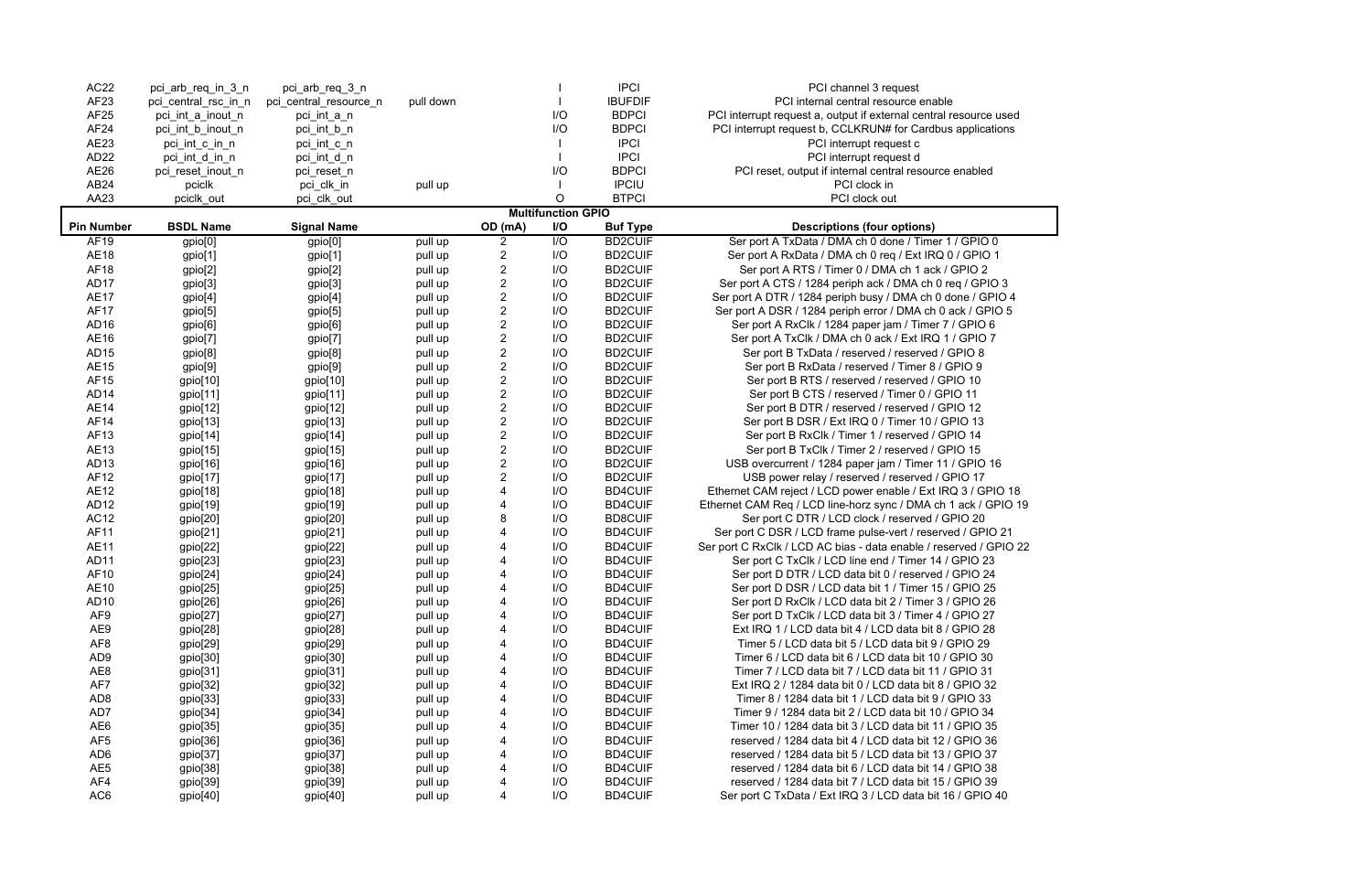| AD <sub>5</sub>   | gpio[41]                   | gpio[41]           | pull up |                | I/O                            | <b>BD4CUIF</b>  | Ser port C RxData / Timer 11 / LCD data bit 17 / GPIO 41            |  |  |
|-------------------|----------------------------|--------------------|---------|----------------|--------------------------------|-----------------|---------------------------------------------------------------------|--|--|
| AE4               | gpio[42]                   | gpio[42]           | pull up | 4              | I/O                            | <b>BD4CUIF</b>  | Ser port C RTS / Timer 12 / LCD data bit 18 / GPIO 42               |  |  |
| AF3               | gpio[43]                   | gpio[43]           | pull up |                | I/O                            | <b>BD4CUIF</b>  | Ser port C CTS / Timer 13 / LCD data bit 19 / GPIO 43               |  |  |
| AD <sub>2</sub>   | gpio[44]                   | gpio[44]           | pull up |                | I/O                            | <b>BD4CUIF</b>  | Ser port D TxData / 1284 periph on line / LCD data bit 20 / GPIO 44 |  |  |
| AE1               | gpio[45]                   | gpio[45]           | pull up |                | I/O                            | <b>BD4CUIF</b>  | Ser port D RxData / 1284 data strobe / LCD data bit 21 / GPIO 45    |  |  |
| AB <sub>3</sub>   | gpio[46]                   | gpio[46]           | pull up |                | I/O                            | <b>BD4CUIF</b>  | Ser port D RTS / 1284 auto line feed / LCD data bit 22 / GPIO 46    |  |  |
| AA4               | gpio[47]                   | gpio[47]           | pull up |                | I/O                            | <b>BD4CUIF</b>  | Ser port D CTS / 1284 init / LCD data bit 23 / GPIO 47              |  |  |
| AC <sub>2</sub>   | gpio[48]                   | gpio[48]           | pull up | $\overline{2}$ | I/O                            | <b>BD2CUIF</b>  | Timer 14 / 1284 periph select / DMA ch 1 req / GPIO 48              |  |  |
| AD1               | gpio[49]                   | gpio[49]           | pull up | $\overline{2}$ | I/O                            | <b>BD2CUIF</b>  | Timer 15 / 1284 periph logic / DMA ch 1 done / GPIO 49              |  |  |
|                   |                            |                    |         |                | <b>I2C</b> Interface           |                 |                                                                     |  |  |
| <b>Pin Number</b> | <b>BSDL Name</b>           | <b>Signal Name</b> |         | OD (mA)        | I/O                            | <b>Buf Type</b> | <b>Description</b>                                                  |  |  |
| <b>AC15</b>       | iic_scl                    | iic_scl            |         |                | $\overline{1/O}$               | <b>BD4SCIF</b>  | I2C serial clock line                                               |  |  |
| AF16              | iic_sda                    | iic_sda            |         |                | I/O                            | <b>BD4SCIF</b>  | I2C serial data line                                                |  |  |
|                   | <b>USB Interface</b>       |                    |         |                |                                |                 |                                                                     |  |  |
| <b>Pin Number</b> | <b>BSDL Name</b>           | <b>Signal Name</b> |         | OD (mA)        | <b>I/O</b>                     | <b>Buf Type</b> | <b>Description</b>                                                  |  |  |
| AB4               | usb_dm                     | usb_dm             |         |                | $\overline{10}$                | <b>USB11C1</b>  | USB data -                                                          |  |  |
| AC <sub>3</sub>   | usb_dp                     | usb_dp             |         |                | I/O                            | <b>USB11C1</b>  | USB data +                                                          |  |  |
|                   |                            |                    |         |                | <b>System Memory Interface</b> |                 |                                                                     |  |  |
| <b>Pin Number</b> | <b>BSDL Name</b>           | <b>Signal Name</b> |         | OD (mA)        | I/O                            | <b>Buf Type</b> | <b>Description</b>                                                  |  |  |
| A21               | mpmcaddrout <sup>[0]</sup> | addr[0]            |         | 8              | $\overline{O}$                 | <b>BT8RIF</b>   | address bus signals                                                 |  |  |
| <b>B20</b>        | mpmcaddrout[1]             | addr[1]            |         | 8              | O                              | <b>BT8RIF</b>   |                                                                     |  |  |
| C <sub>19</sub>   | mpmcaddrout[2]             | addr[2]            |         | 8              | $\circ$                        | <b>BT8RIF</b>   |                                                                     |  |  |
| A20               | mpmcaddrout[3]             | addr[3]            |         | 8              | $\circ$                        | <b>BT8RIF</b>   |                                                                     |  |  |
| <b>B19</b>        | mpmcaddrout[4]             | addr[4]            |         | 8              | O                              | <b>BT8RIF</b>   |                                                                     |  |  |
| C18               | mpmcaddrout[5]             | addr[5]            |         | 8              | O                              | <b>BT8RIF</b>   |                                                                     |  |  |
| A19               | mpmcaddrout[6]             | addr[6]            |         | 8              | $\circ$                        | <b>BT8RIF</b>   |                                                                     |  |  |
| A17               | mpmcaddrout <sup>[7]</sup> | addr[7]            |         | 8              | $\circ$                        | <b>BT8RIF</b>   |                                                                     |  |  |
| C16               | mpmcaddrout <sup>[8]</sup> | addr[8]            |         | 8              | $\circ$                        | <b>BT8RIF</b>   |                                                                     |  |  |
| <b>B16</b>        | mpmcaddrout <sup>[9]</sup> | addr[9]            |         | 8              | O                              | <b>BT8RIF</b>   |                                                                     |  |  |
| A16               | mpmcaddrout[10]            | addr[10]           |         | 8              | O                              | <b>BT8RIF</b>   |                                                                     |  |  |
| D <sub>15</sub>   | mpmcaddrout[11]            | addr[11]           |         | 8              | $\circ$                        | <b>BT8RIF</b>   |                                                                     |  |  |
| C15               | mpmcaddrout[12]            | addr[12]           |         | 8              | O                              | <b>BT8RIF</b>   |                                                                     |  |  |
| <b>B15</b>        | mpmcaddrout[13]            | addr[13]           |         | 8              | O                              | <b>BT8RIF</b>   |                                                                     |  |  |
| A15               | mpmcaddrout[14]            | addr[14]           |         | 8              | $\circ$                        | <b>BT8RIF</b>   |                                                                     |  |  |
| C14               | mpmcaddrout[15]            | addr[15]           |         | 8              | $\circ$                        | <b>BT8RIF</b>   |                                                                     |  |  |
| <b>B14</b>        | mpmcaddrout[16]            | addr[16]           |         | Ω              | O                              | <b>BT8RIF</b>   |                                                                     |  |  |
| A14               | mpmcaddrout[17]            | addr[17]           |         | 8              | O                              | <b>BT8RIF</b>   |                                                                     |  |  |
| A13               | mpmcaddrout[18]            | addr[18]           |         | 8              | $\circ$                        | <b>BT8RIF</b>   |                                                                     |  |  |
| <b>B13</b>        | mpmcaddrout[19]            | addr[19]           |         | 8              | $\circ$                        | <b>BT8RIF</b>   |                                                                     |  |  |
| C <sub>13</sub>   | mpmcaddrout[20]            | addr[20]           |         | 8              | $\circ$                        | <b>BT8RIF</b>   |                                                                     |  |  |
| A12               | mpmcaddrout[21]            | addr[21]           |         | 8              | $\circ$                        | <b>BT8RIF</b>   |                                                                     |  |  |
| <b>B12</b>        | mpmcaddrout[22]            | addr[22]           |         | 8              | $\circ$                        | <b>BT8RIF</b>   |                                                                     |  |  |
| C <sub>12</sub>   | mpmcaddrout[23]            | addr[23]           |         | 8              | $\circ$                        | <b>BT8RIF</b>   |                                                                     |  |  |
| D <sub>12</sub>   | mpmcaddrout[24]            | addr[24]           |         | 8              | $\circ$                        | <b>BT8RIF</b>   |                                                                     |  |  |
| A11               | mpmcaddrout[25]            | addr[25]           |         | 8              | $\circ$                        | <b>BT8RIF</b>   |                                                                     |  |  |
| <b>B11</b>        | mpmcaddrout[26]            | addr[26]           |         | 8              | O                              | <b>BT8RIF</b>   |                                                                     |  |  |
| C11               | mpmcaddrout[27]            | addr[27]           |         | 8              | O                              | <b>BT8RIF</b>   |                                                                     |  |  |
| G <sub>2</sub>    | mpmcckeout[0]              | clk_en[0]          |         | 8              | O                              | <b>BT8RIF</b>   | SDRAM clock enables                                                 |  |  |
| H <sub>3</sub>    | mpmcckeout[1]              | clk_en[1]          |         | 8              | O                              | <b>BT8RIF</b>   |                                                                     |  |  |
| G <sub>1</sub>    | mpmcckeout[2]              | clk_en[2]          |         | 8              | $\circ$                        | <b>BT8RIF</b>   |                                                                     |  |  |
| H2                | mpmcckeout[3]              | clk_en[3]          |         | 8              | $\circ$                        | <b>BT8RIF</b>   |                                                                     |  |  |
| A10               | mpmcclkout[0]              | clk_out[0]         |         | 8              | $\circ$                        | <b>BT8RIF</b>   | <b>SDRAM</b> clocks                                                 |  |  |

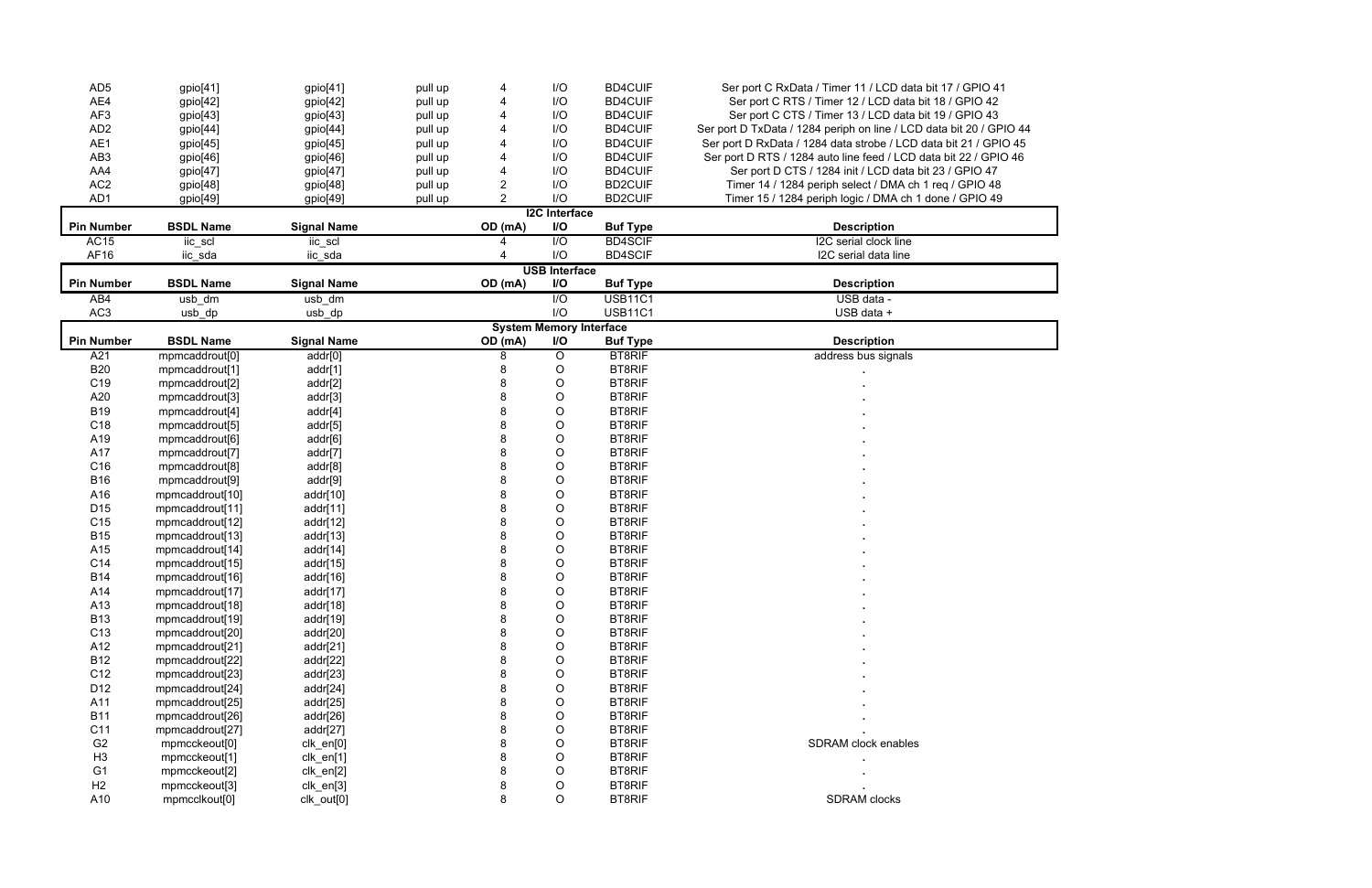| A <sub>9</sub>       |                 |                    | 8      | O           | <b>BT8RIF</b>  |                                        |
|----------------------|-----------------|--------------------|--------|-------------|----------------|----------------------------------------|
|                      | mpmcclkout[1]   | clk_out[1]         |        |             | <b>BT8RIF</b>  |                                        |
| A <sub>5</sub><br>A4 | mpmcclkout[2]   | clk_out[2]         | 8<br>8 | O<br>O      | <b>BT8RIF</b>  |                                        |
| G26                  | mpmcclkout[3]   | clk_out[3]         | 8      | I/O         | <b>BD8RCIF</b> |                                        |
| H <sub>24</sub>      | mpmcdataio[0]   | data[0]            | 8      | I/O         | <b>BD8RCIF</b> | data bus signals                       |
|                      | mpmcdataio[1]   | data[1]            |        |             |                |                                        |
| G25                  | mpmcdataio[2]   | data[2]            | 8      | I/O         | <b>BD8RCIF</b> |                                        |
| F26                  | mpmcdataio[3]   | data[3]            | 8      | I/O         | <b>BD8RCIF</b> |                                        |
| G24                  | mpmcdataio[4]   | data[4]            | 8      | I/O         | <b>BD8RCIF</b> |                                        |
| F <sub>25</sub>      | mpmcdataio[5]   | data[5]            | 8      | I/O         | <b>BD8RCIF</b> |                                        |
| E26                  | mpmcdataio[6]   | data[6]            | 8      | I/O         | <b>BD8RCIF</b> |                                        |
| F24                  | mpmcdataio[7]   | data[7]            | 8      | I/O         | <b>BD8RCIF</b> |                                        |
| E25                  | mpmcdataio[8]   | data[8]            | 8      | I/O         | <b>BD8RCIF</b> |                                        |
| D <sub>26</sub>      | mpmcdataio[9]   | data[9]            | 8      | I/O         | <b>BD8RCIF</b> |                                        |
| F <sub>23</sub>      | mpmcdataio[10]  | data[10]           | 8      | I/O         | <b>BD8RCIF</b> |                                        |
| E24                  | mpmcdataio[11]  | data[11]           | 8      | I/O         | <b>BD8RCIF</b> |                                        |
| D <sub>25</sub>      | mpmcdataio[12]  | data[12]           | 8      | I/O         | <b>BD8RCIF</b> |                                        |
| C <sub>26</sub>      | mpmcdataio[13]  | data[13]           | 8      | I/O         | <b>BD8RCIF</b> |                                        |
| E23                  | mpmcdataio[14]  | data[14]           | 8      | I/O         | <b>BD8RCIF</b> |                                        |
| D <sub>24</sub>      | mpmcdataio[15]  | data[15]           | 8      | I/O         | <b>BD8RCIF</b> |                                        |
| C <sub>25</sub>      | mpmcdataio[16]  | data[16]           | 8      | I/O         | <b>BD8RCIF</b> |                                        |
| <b>B26</b>           | mpmcdataio[17]  | data[17]           | 8      | I/O         | <b>BD8RCIF</b> |                                        |
| D <sub>22</sub>      | mpmcdataio[18]  | data[18]           | 8      | I/O         | <b>BD8RCIF</b> |                                        |
| C <sub>23</sub>      | mpmcdataio[19]  | data[19]           | 8      | I/O         | <b>BD8RCIF</b> |                                        |
| <b>B24</b>           | mpmcdataio[20]  | data[20]           | 8      | I/O         | <b>BD8RCIF</b> |                                        |
| A25                  | mpmcdataio[21]  | data[21]           | 8      | I/O         | <b>BD8RCIF</b> |                                        |
| C <sub>22</sub>      | mpmcdataio[22]  | data[22]           | 8      | I/O         | <b>BD8RCIF</b> |                                        |
| D <sub>21</sub>      | mpmcdataio[23]  | data[23]           | 8      | I/O         | <b>BD8RCIF</b> |                                        |
| <b>B23</b>           | mpmcdataio[24]  | data[24]           | 8      | I/O         | <b>BD8RCIF</b> |                                        |
| A24                  | mpmcdataio[25]  | data[25]           | 8      | I/O         | <b>BD8RCIF</b> |                                        |
| A23                  | mpmcdataio[26]  | data[26]           | 8      | I/O         | <b>BD8RCIF</b> |                                        |
| <b>B22</b>           | mpmcdataio[27]  | data[27]           | 8      | I/O         | <b>BD8RCIF</b> |                                        |
| C <sub>21</sub>      | mpmcdataio[28]  | data[28]           | 8      | I/O         | <b>BD8RCIF</b> |                                        |
| A22                  | mpmcdataio[29]  | data[29]           | 8      | I/O         | <b>BD8RCIF</b> |                                        |
| <b>B21</b>           | mpmcdataio[30]  | data[30]           | 8      | I/O         | <b>BD8RCIF</b> |                                        |
| C <sub>20</sub>      | mpmcdataio[31]  | data[31]           | 8      | I/O         | <b>BD8RCIF</b> |                                        |
| E1                   | mpmcdqmout[0]   | data_mask[0]       | 8      | O           | <b>BT8RIF</b>  | SDRAM data mask signals                |
| F <sub>2</sub>       | mpmcdqmout[1]   | data_mask[1]       | 8      | O           | <b>BT8RIF</b>  |                                        |
| G <sub>3</sub>       | mpmcdqmout[2]   | data_mask[2]       | 8      | $\circ$     | <b>BT8RIF</b>  |                                        |
| F <sub>1</sub>       | mpmcdqmout[3]   | data_mask[3]       | 8      | O           | <b>BT8RIF</b>  |                                        |
| C <sub>5</sub>       | mpmcfbclkin[0]  | $clk_in[0]$        |        |             | <b>IBUFIF</b>  | SDRAM feed-back clocks                 |
| D <sub>2</sub>       | mpmcfbclkin[1]  | $clk_in[1]$        |        |             | <b>IBUFIF</b>  |                                        |
| E <sub>3</sub>       | mpmcfbclkin[2]  |                    |        |             | <b>IBUFIF</b>  |                                        |
|                      |                 | $clk_in[2]$        |        |             | <b>IBUFIF</b>  |                                        |
| E <sub>2</sub>       | mpmcfbclkin[3]  | $clk_in[3]$        |        |             |                |                                        |
| B <sub>4</sub>       | nmpmcblsout[0]  | byte_lane_sel_n[0] | 8      | O           | <b>BT8RIF</b>  | Static memory byte lane select signals |
| F <sub>4</sub>       | nmpmcblsout[1]  | byte_lane_sel_n[1] | 8      | O           | <b>BT8RIF</b>  |                                        |
| D <sub>1</sub>       | nmpmcblsout[2]  | byte_lane_sel_n[2] | 8      | $\circ$     | <b>BT8RIF</b>  |                                        |
| F <sub>3</sub>       | nmpmcblsout[3]  | byte_lane_sel_n[3] | 8      | $\circ$     | <b>BT8RIF</b>  |                                        |
| B <sub>5</sub>       | nmpmccasout     | cas_n              | 8      | $\mathsf O$ | <b>BT8RIF</b>  | SDRAM column address strobe            |
| A <sub>8</sub>       | nmpmcdycsout[0] | $dy_c s_n[0]$      | 8      | $\mathsf O$ | <b>BT8RIF</b>  | SDRAM chip select signals              |
| B <sub>8</sub>       | nmpmcdycsout[1] | $dy_c s_n[1]$      | 8      | $\circ$     | <b>BT8RIF</b>  |                                        |
| A <sub>6</sub>       | nmpmcdycsout[2] | $dy_c s_n[2]$      | 8      | $\mathsf O$ | <b>BT8RIF</b>  |                                        |
| C7                   | nmpmcdycsout[3] | $dy_c s_n[3]$      | 8      | $\circ$     | <b>BT8RIF</b>  |                                        |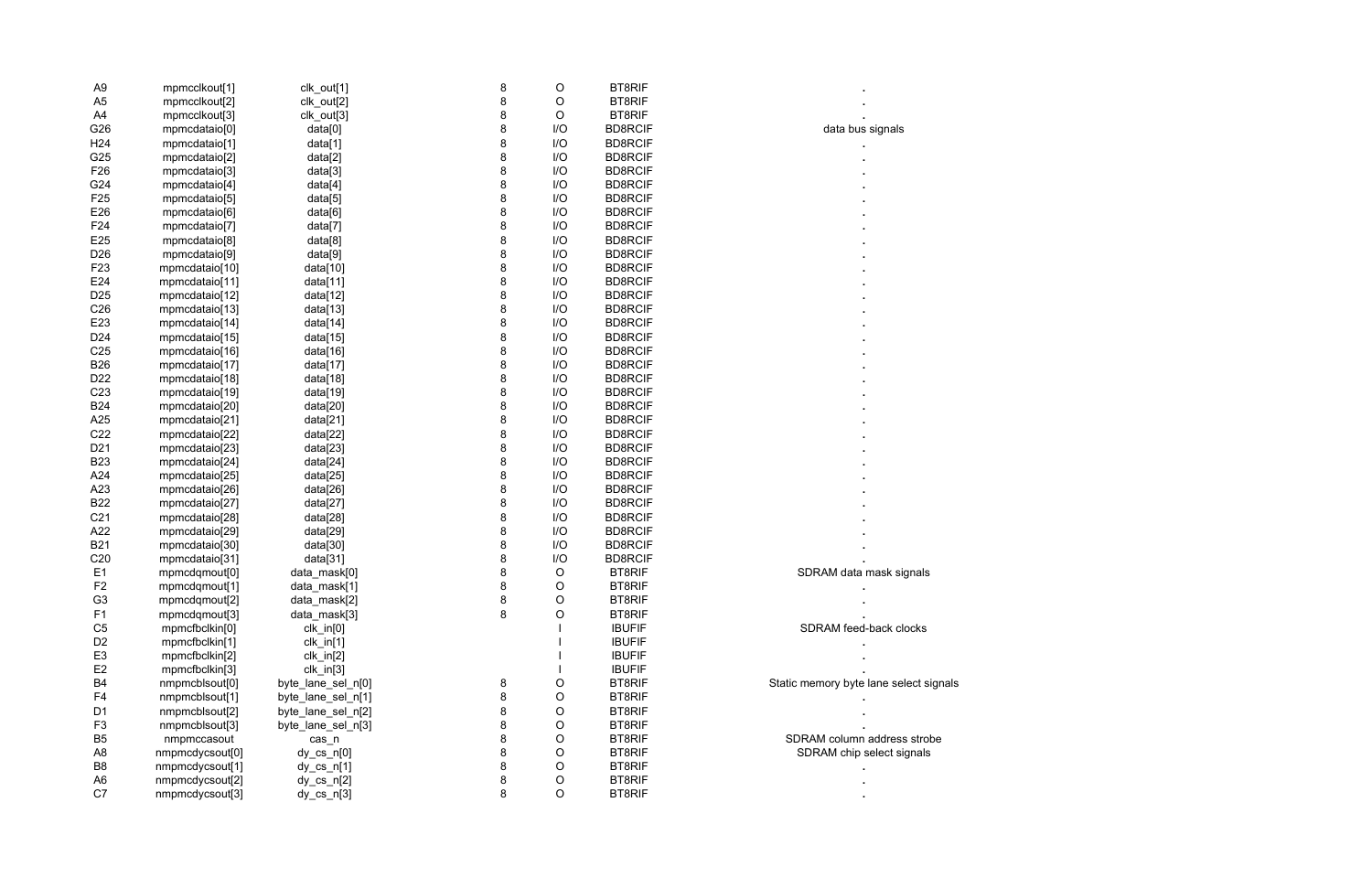| C <sub>6</sub>    | nmpmcoeout          | st_oe_n            |         | 8                       | $\mathsf O$               | <b>BT8RIF</b>                       | Static memory output enable                         |
|-------------------|---------------------|--------------------|---------|-------------------------|---------------------------|-------------------------------------|-----------------------------------------------------|
| D <sub>6</sub>    | nmpmcrasout         | $ras_n$            |         | 8                       | $\mathsf O$               | <b>BT8RIF</b>                       | SDRAM row address strobe                            |
| H1                | npmpcrpout          | dy_pwr_n           |         | 8                       | $\mathsf O$               | <b>BT8RIF</b>                       | SyncFlash power down                                |
| <b>B10</b>        | nmpmcstcsout[0]     | $st_cs_n[0]$       |         | 8                       | $\mathsf O$               | <b>BT8RIF</b>                       | Static memory chip select signals                   |
| C <sub>10</sub>   | nmpmcstcsout[1]     | $st_cs_n[1]$       |         | 8                       | $\mathsf O$               | <b>BT8RIF</b>                       |                                                     |
| B <sub>9</sub>    | nmpmcstcsout[2]     | $st_cs_n[2]$       |         | 8                       | $\mathsf O$               | <b>BT8RIF</b>                       |                                                     |
| C <sub>9</sub>    | nmpmcstcsout[3]     | $st_cs_n[3]$       |         | 8                       | $\circ$                   | <b>BT8RIF</b>                       |                                                     |
| B <sub>6</sub>    | nmpmcweout          | we_n               |         | 8                       | O                         | <b>BT8RIF</b>                       | SDRAM write enable                                  |
| J3                | ns_ta_strb          | ta_strb            | pull up |                         |                           | <b>IBUFUIF</b>                      | Slow peripheral transfer acknowledge                |
|                   |                     |                    |         |                         | <b>Ethernet Interface</b> |                                     |                                                     |
| <b>Pin Number</b> | <b>BSDL Name</b>    | <b>Signal Name</b> |         | OD (mA)                 | <b>I/O</b>                | <b>Buf Type</b>                     | <b>Description</b>                                  |
| AB <sub>1</sub>   | col                 | col                |         |                         |                           | <b>IBUFIF</b>                       | Collision                                           |
| AA <sub>2</sub>   | crs                 | crs                |         |                         |                           | <b>IBUFIF</b>                       | Carrier sense                                       |
| AC1               | enet_phy_int_in     | enet_phy_int_n     | pull up |                         |                           | <b>IBUFUIF</b>                      | Ethernet phy interrupt                              |
| AA3               | mdc                 | mdc                |         | 4                       | $\circ$                   | BT4IF                               | MII clock                                           |
| AB <sub>2</sub>   | mdio                | mdio               | pull up | $\overline{2}$          | I/O                       | <b>BD2CUIF</b>                      | MII data                                            |
| T <sub>3</sub>    | $rx$ _clk           | rx_clk             |         |                         |                           | <b>IBUFIF</b>                       | Receive clock                                       |
| V <sub>2</sub>    | rx_dv               | rx_dv              |         |                         |                           | <b>IBUFIF</b>                       | Receive data valid                                  |
| W <sub>1</sub>    | $rx$ <sub>_er</sub> | $rx$ $er$          |         |                         |                           | <b>IBUFIF</b>                       | Receive error                                       |
| V <sub>1</sub>    | rxd[0]              | rxd[0]             |         |                         |                           | <b>IBUFIF</b>                       | Receive data bit 0                                  |
| U3                | rxd[1]              | rxd[1]             |         |                         |                           | <b>IBUFIF</b>                       | Receive data bit 1                                  |
| U <sub>2</sub>    | rxd[2]              | rxd[2]             |         |                         |                           | <b>IBUFIF</b>                       | Receive data bit 2                                  |
| U1                | rxd[3]              | rxd[3]             |         |                         |                           | <b>IBUFIF</b>                       | Receive data bit 3                                  |
| V3                | tx_clk              | tx_clk             |         |                         |                           | <b>IBUFIF</b>                       | <b>Transmit clock</b>                               |
| AA1               | tx_en               | tx_en              |         | $\overline{\mathbf{c}}$ | O                         | BT2IF                               | Transmit enable                                     |
| Y <sub>3</sub>    | tx_er               | tx_er              |         | $\overline{2}$          | O                         | BT2IF                               | Transmit error                                      |
| Y2                | txd[0]              | txd[0]             |         | $\overline{2}$          | O                         | BT2IF                               | Transmit data bit 0                                 |
| W <sub>3</sub>    | txd[1]              | txd[1]             |         | $\overline{c}$          | O                         | BT2IF                               | Transmit data bit 1                                 |
| Y1                | txd[2]              | txd[2]             |         | $\overline{c}$          | O                         | BT2IF                               | Transmit data bit 2                                 |
| W <sub>2</sub>    | txd[3]              | txd[3]             |         | $\overline{2}$          | $\circ$                   | BT2IF                               | Transmit data bit 3                                 |
|                   |                     |                    |         |                         |                           | <b>Clock Generation/System Pins</b> |                                                     |
| <b>Pin Number</b> | <b>BSDL Name</b>    | <b>Signal Name</b> |         | OD (mA)                 | I/O                       | <b>Buf Type</b>                     | <b>Description</b>                                  |
| AF <sub>6</sub>   | $x1$ vid osc        | x1_vid_osc         |         |                         |                           | OSCI                                | Video clock crystal oscillator circuit input        |
| AE7               | x2_vid_osc          | x2_vid_osc         |         |                         | O                         | OSCL40C10                           | Video clock crystal oscillator circuit output       |
| C8                | x1_sys_osc          | x1_sys_osc         |         |                         |                           | <b>OSCI</b>                         | System clock crystal oscillator circuit input       |
| B7                | x2_sys_osc          | x2_sys_osc         |         |                         | O                         | OSCL40C10                           | System clock crystal oscillator circuit output      |
| D <sub>9</sub>    | x1_usb_osc          | x1_usb_osc         |         |                         |                           | <b>OSCI</b>                         | USB clock crystal oscillator circuit input          |
| A7                | x2_usb_osc          | x2_usb_osc         |         |                         | O                         | OSCL60C10                           | USB clock crystal oscillator circuit output         |
| <b>AC21</b>       | reset_done_io       | reset_done         | pull up | $\overline{2}$          | I/O                       | <b>BD2CUIF</b>                      | System reset done signal, CPU enabled when asserted |
| H <sub>25</sub>   | reset_n             | reset_n            | pull up |                         |                           | <b>IBUFUIF</b>                      | System reset input signal                           |
| AD <sub>20</sub>  | bist_en_in_n        | bist_en_n          |         |                         |                           | <b>IBUFIF</b>                       | Enable internal bist operation                      |
| AF21              | pll_test_in_n       | pll_test_n         |         |                         |                           | <b>IBUFIF</b>                       | Enable PLL testing                                  |
| AE21              | scan_en_in_n        | scan_en_n          |         |                         |                           | <b>IBUFIF</b>                       | Enable internal scan testing                        |
| <b>B18</b>        | sys_pll_dvdd        | sys_pll_dvdd       |         |                         |                           | ZSAPLVDCR                           | System clock PLL 1.5V digital power                 |
| A18               | sys_pll_dvss        | sys_pll_dvss       |         |                         |                           | <b>ZSAPLVSCR</b>                    | System clock PLL digital ground                     |
| <b>B17</b>        | sys_pll_avdd        | sys_pll_avdd       |         |                         |                           | <b>ZSAPLVDRR</b>                    | System clock PLL 3.3V analog power                  |
| C17               | sys_pll_avss        | sys_pll_avss       |         |                         |                           | <b>ZSAPLVSLR</b>                    | System clock PLL analog ground                      |
| J2                | Icdclk              | Icdclk             | pull up |                         |                           | <b>IBUFUIF</b>                      | External LCD clock input                            |
| T <sub>2</sub>    | print_out           | boot_strap[0]      | pull up | 2                       | I/O                       | <b>BD2CUIF</b>                      | boot strap option pin                               |
| N3                | bp_stat_out_0       | boot_strap[1]      | pull up | 2                       | I/O                       | <b>BD2CUIF</b>                      | boot strap option pin                               |
| P <sub>1</sub>    | bp_stat_out_1       | boot_strap[2]      | pull up | 2                       | I/O                       | <b>BD2CUIF</b>                      | boot strap option pin                               |
| P <sub>2</sub>    | bp_stat_out_2       | boot_strap[3]      | pull up | $\overline{2}$          | I/O                       | <b>BD2CUIF</b>                      | boot strap option pin                               |
|                   |                     |                    |         |                         |                           |                                     |                                                     |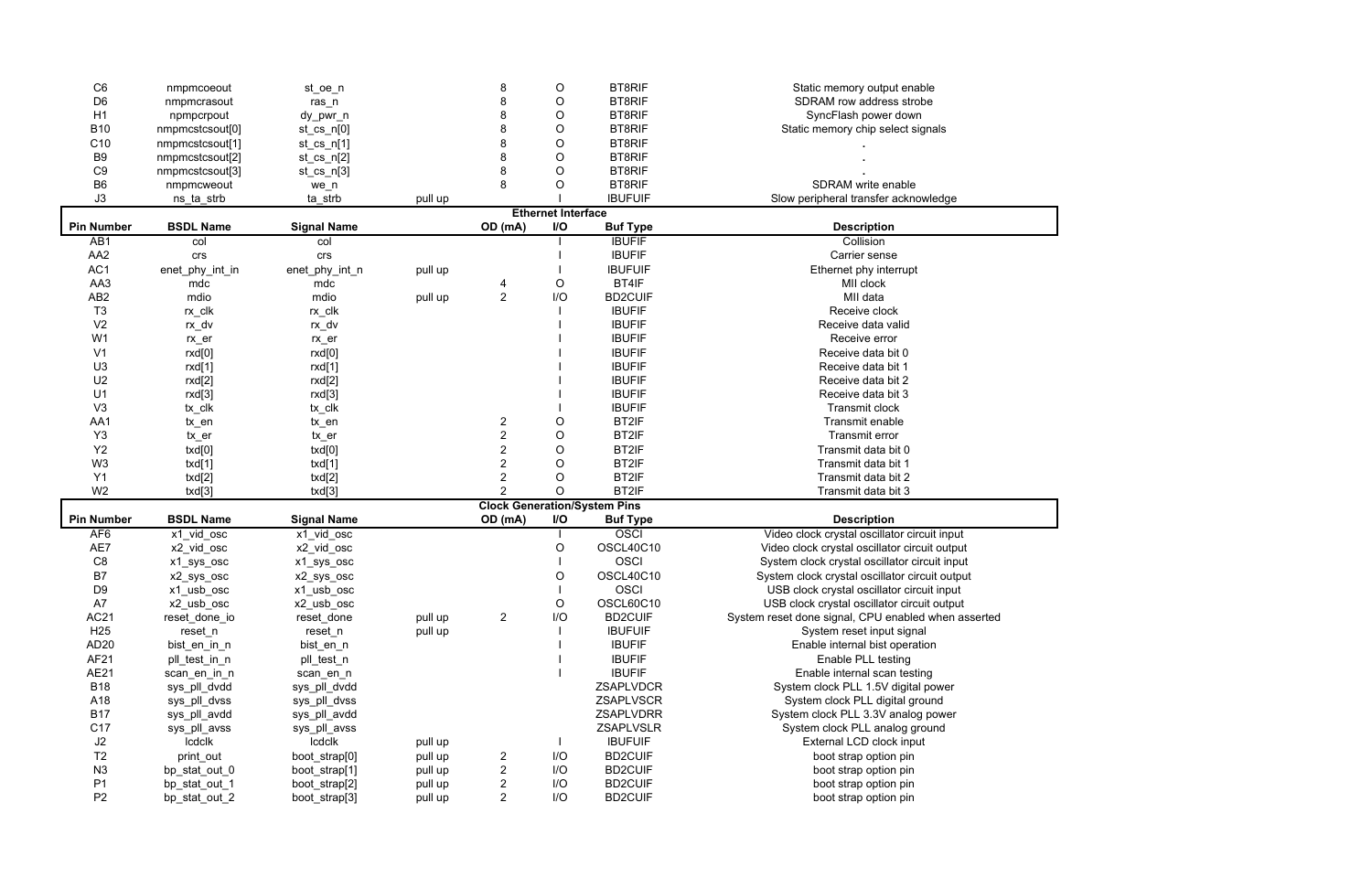| P <sub>3</sub>    | bp_stat_out_3                               | boot_strap[4]      | pull up | $\boldsymbol{2}$ | I/O                 | <b>BD2CUIF</b>  | boot strap option pin              |  |
|-------------------|---------------------------------------------|--------------------|---------|------------------|---------------------|-----------------|------------------------------------|--|
|                   | JTAG Interface for ARM Core / Boundary Scan |                    |         |                  |                     |                 |                                    |  |
| <b>Pin Number</b> | <b>BSDL Name</b>                            | <b>Signal Name</b> |         | OD (mA)          | I/O                 | <b>Buf Type</b> | <b>Description</b>                 |  |
| AE20              | tck_in                                      | tck                |         |                  |                     | <b>IBUFIF</b>   | Test clock                         |  |
| AD <sub>18</sub>  | tdi_in                                      | tdi                | pull up |                  |                     | <b>IBUFUIF</b>  | Test data in                       |  |
| AE19              | tdo_out                                     | tdo                |         | $\sqrt{2}$       | O                   | BT2IF           | Test data out                      |  |
| AC18              | $tms_in$                                    | tms                | pull up |                  |                     | <b>IBUFUIF</b>  | Test mode select                   |  |
| AF <sub>20</sub>  | trst_in_n                                   | trst_n             | pull up |                  |                     | <b>IBUFUIF</b>  | Test mode reset                    |  |
| AD <sub>19</sub>  | rtck_out                                    | rtck               | pull up | $\overline{c}$   | I/O                 | <b>BD2CUIF</b>  | Returned test clock, ARM core only |  |
|                   |                                             |                    |         |                  | <b>Power/Ground</b> |                 |                                    |  |
| <b>Pin Number</b> | <b>BSDL Name</b>                            | <b>Signal Name</b> |         |                  |                     |                 | <b>Description</b>                 |  |
| J23               | n/a                                         | <b>VDDC</b>        |         |                  |                     |                 | Core power, 1.5V                   |  |
| L23               | n/a                                         | <b>VDDC</b>        |         |                  |                     |                 |                                    |  |
| K <sub>23</sub>   | n/a                                         | <b>VDDC</b>        |         |                  |                     |                 |                                    |  |
| U23               | n/a                                         | <b>VDDC</b>        |         |                  |                     |                 |                                    |  |
| T <sub>23</sub>   | n/a                                         | <b>VDDC</b>        |         |                  |                     |                 |                                    |  |
| V23               | n/a                                         | <b>VDDC</b>        |         |                  |                     |                 |                                    |  |
| D18               | n/a                                         | <b>VDDC</b>        |         |                  |                     |                 |                                    |  |
| D17               | n/a                                         | <b>VDDC</b>        |         |                  |                     |                 |                                    |  |
| AC17              | n/a                                         | <b>VDDC</b>        |         |                  |                     |                 |                                    |  |
| D16               | n/a                                         | <b>VDDC</b>        |         |                  |                     |                 |                                    |  |
| AC16              | n/a                                         | <b>VDDC</b>        |         |                  |                     |                 |                                    |  |
| D11               | n/a                                         | <b>VDDC</b>        |         |                  |                     |                 |                                    |  |
| D <sub>10</sub>   | n/a                                         | <b>VDDC</b>        |         |                  |                     |                 |                                    |  |
| <b>AC11</b>       | n/a                                         | <b>VDDC</b>        |         |                  |                     |                 |                                    |  |
| AC10              | n/a                                         | <b>VDDC</b>        |         |                  |                     |                 |                                    |  |
| AC9               | n/a                                         | <b>VDDC</b>        |         |                  |                     |                 |                                    |  |
| $\sf J4$          | n/a                                         | <b>VDDC</b>        |         |                  |                     |                 |                                    |  |
| L4                | n/a                                         | <b>VDDC</b>        |         |                  |                     |                 |                                    |  |
| K4                | n/a                                         | <b>VDDC</b>        |         |                  |                     |                 |                                    |  |
| U <sub>4</sub>    | n/a                                         | <b>VDDC</b>        |         |                  |                     |                 |                                    |  |
| T <sub>4</sub>    | n/a                                         | <b>VDDC</b>        |         |                  |                     |                 |                                    |  |
| V <sub>4</sub>    | n/a                                         | <b>VDDC</b>        |         |                  |                     |                 |                                    |  |
| G23               | n/a                                         | <b>VDDS</b>        |         |                  |                     |                 | I/O power, 3.3V                    |  |
| H <sub>23</sub>   | n/a                                         | <b>VDDS</b>        |         |                  |                     |                 |                                    |  |
| M23               | n/a                                         | <b>VDDS</b>        |         |                  |                     |                 |                                    |  |
| R <sub>23</sub>   | n/a                                         | <b>VDDS</b>        |         |                  |                     |                 |                                    |  |
| P <sub>23</sub>   | n/a                                         | <b>VDDS</b>        |         |                  |                     |                 |                                    |  |
| N23               | n/a                                         | <b>VDDS</b>        |         |                  |                     |                 |                                    |  |
| <b>Y23</b>        | n/a                                         | <b>VDDS</b>        |         |                  |                     |                 |                                    |  |
| W23               | n/a                                         | <b>VDDS</b>        |         |                  |                     |                 |                                    |  |
| D <sub>20</sub>   | n/a                                         | <b>VDDS</b>        |         |                  |                     |                 |                                    |  |
| AC20              | n/a                                         | <b>VDDS</b>        |         |                  |                     |                 |                                    |  |
| D19               | n/a                                         | <b>VDDS</b>        |         |                  |                     |                 |                                    |  |
| <b>AC19</b>       | n/a                                         | <b>VDDS</b>        |         |                  |                     |                 |                                    |  |
| D14               | n/a                                         | <b>VDDS</b>        |         |                  |                     |                 |                                    |  |
| D13               | n/a                                         | <b>VDDS</b>        |         |                  |                     |                 |                                    |  |
| AC14              | n/a                                         | <b>VDDS</b>        |         |                  |                     |                 |                                    |  |
| <b>AC13</b>       | n/a                                         | <b>VDDS</b>        |         |                  |                     |                 |                                    |  |
| D <sub>8</sub>    | n/a                                         | <b>VDDS</b>        |         |                  |                     |                 |                                    |  |
| D7                | n/a                                         | <b>VDDS</b>        |         |                  |                     |                 |                                    |  |
| AC <sub>8</sub>   | n/a                                         | <b>VDDS</b>        |         |                  |                     |                 |                                    |  |
|                   |                                             |                    |         |                  |                     |                 | ٠                                  |  |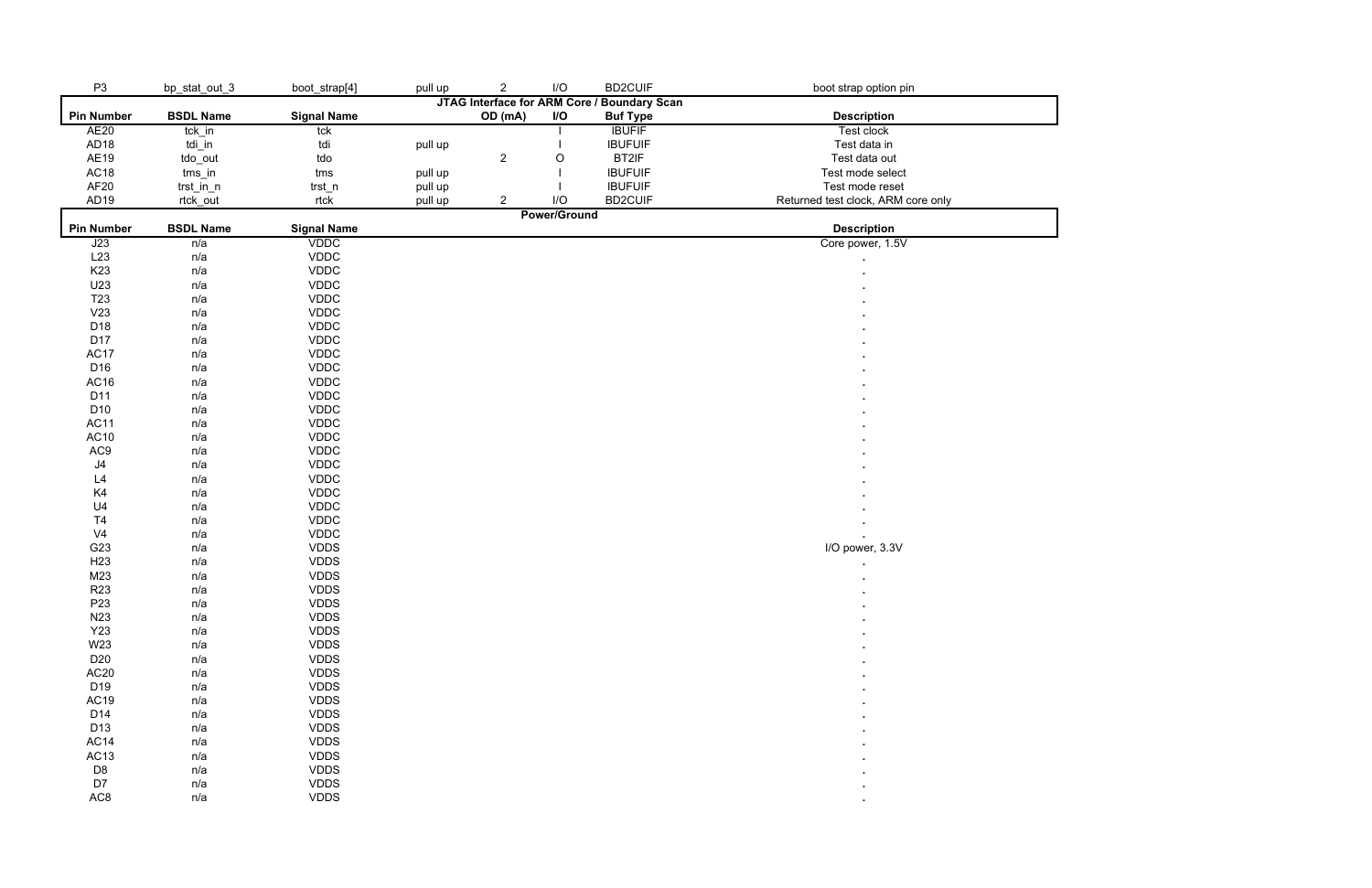| AC7               | n/a | <b>VDDS</b>        |                          |                             |          |                         |
|-------------------|-----|--------------------|--------------------------|-----------------------------|----------|-------------------------|
| G4                | n/a | <b>VDDS</b>        |                          |                             |          |                         |
| H <sub>4</sub>    | n/a | <b>VDDS</b>        |                          |                             |          |                         |
| M4                | n/a | <b>VDDS</b>        |                          |                             |          |                         |
| R <sub>4</sub>    | n/a | <b>VDDS</b>        |                          |                             |          |                         |
| P <sub>4</sub>    | n/a | <b>VDDS</b>        |                          |                             |          |                         |
| N <sub>4</sub>    | n/a | <b>VDDS</b>        |                          |                             |          |                         |
| Y <sub>4</sub>    | n/a | <b>VDDS</b>        |                          |                             |          |                         |
| W4                | n/a | <b>VDDS</b>        |                          |                             |          |                         |
| A26               | n/a | VSS2               |                          |                             |          | Ground                  |
| <b>B25</b>        | n/a | VSS2               |                          |                             |          |                         |
| AE25              | n/a | VSS2               |                          |                             |          |                         |
| AF26              | n/a | VSS2               |                          |                             |          |                         |
| D <sub>23</sub>   | n/a | VSS2               |                          |                             |          |                         |
| C <sub>24</sub>   | n/a | VSS2               |                          |                             |          |                         |
| AD <sub>24</sub>  | n/a | VSS2               |                          |                             |          |                         |
| AC23              | n/a | VSS2               |                          |                             |          |                         |
| D <sub>5</sub>    | n/a | VSS2               |                          |                             |          |                         |
| D <sub>4</sub>    | n/a | VSS2               |                          |                             |          |                         |
| C <sub>4</sub>    | n/a | VSS2               |                          |                             |          |                         |
| E <sub>4</sub>    | n/a | VSS2               |                          |                             |          |                         |
| AC4               | n/a | VSS2               |                          |                             |          |                         |
| A <sub>3</sub>    | n/a | VSS2               |                          |                             |          |                         |
| A2                | n/a | VSS2               |                          |                             |          |                         |
| D <sub>3</sub>    | n/a | VSS2               |                          |                             |          |                         |
| C <sub>3</sub>    | n/a | VSS2               |                          |                             |          |                         |
| C <sub>2</sub>    | n/a | VSS2               |                          |                             |          |                         |
| B <sub>3</sub>    | n/a | VSS2               |                          |                             |          |                         |
| B <sub>2</sub>    | n/a | VSS2               |                          |                             |          |                         |
| AE <sub>2</sub>   | n/a | VSS2               |                          |                             |          |                         |
| AD <sub>3</sub>   | n/a | VSS2               |                          |                             |          |                         |
| A1                | n/a | VSS2               |                          |                             |          |                         |
| C <sub>1</sub>    | n/a | VSS2               |                          |                             |          |                         |
| B <sub>1</sub>    | n/a | VSS2               |                          |                             |          |                         |
| AF1               | n/a | VSS2               |                          |                             |          |                         |
|                   |     |                    |                          | <b>Reserved/No Connects</b> |          |                         |
| <b>Pin Number</b> |     | <b>Signal Name</b> | Pull Up/Down OD (mA) I/O |                             | Buf Type | <b>Description</b>      |
| J1                | n/a | reserved           |                          |                             |          | reserved, tie to ground |
| K <sub>3</sub>    | n/a | reserved           |                          |                             |          | reserved, tie to ground |
| K <sub>2</sub>    | n/a | reserved           |                          |                             |          | reserved, tie to ground |
| K <sub>1</sub>    | n/a | reserved           |                          |                             |          | reserved, tie to ground |
| M <sub>2</sub>    | n/a | reserved           |                          |                             |          | reserved, tie to ground |
| M1                | n/a | reserved           |                          |                             |          | reserved, tie to ground |
| N <sub>1</sub>    | n/a | reserved           |                          |                             |          | reserved, tie to ground |
| N <sub>2</sub>    | n/a | reserved           |                          |                             |          | reserved, tie to ground |
| R <sub>1</sub>    | n/a | reserved           |                          |                             |          | reserved, tie to ground |
| R2                | n/a | reserved           |                          |                             |          | reserved, tie to ground |
| R <sub>3</sub>    | n/a | reserved           |                          |                             |          | reserved, tie to ground |
| T1                | n/a | reserved           |                          |                             |          | reserved, tie to ground |
| L <sub>3</sub>    | n/a | reserved           |                          |                             |          | no connect              |
| L2                | n/a | reserved           |                          |                             |          | no connect              |
| L1                | n/a | reserved           |                          |                             |          | no connect              |